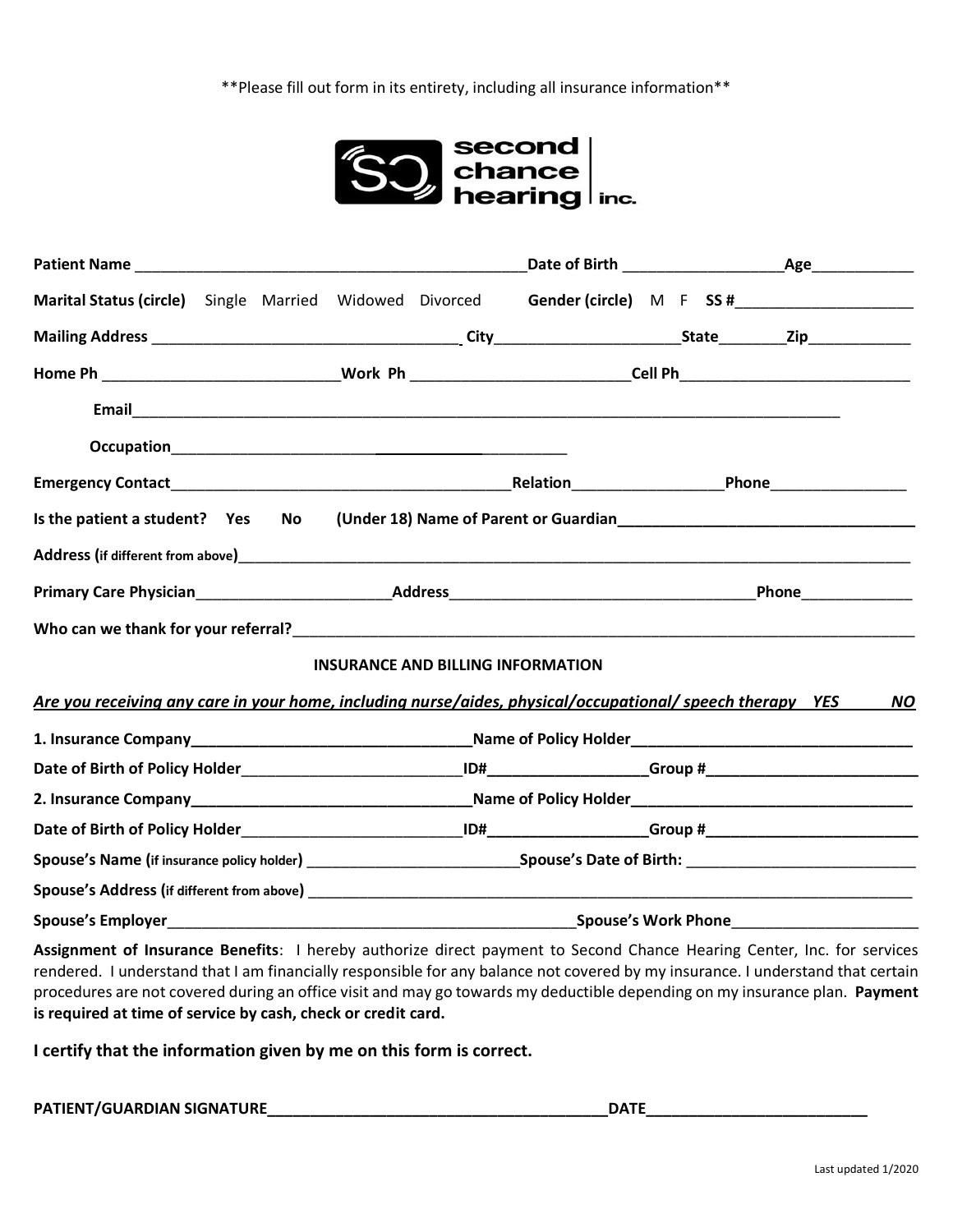## *Adult case history questionnaire*

| 1. | Do you believe you have hearing difficulties?                                                       | <b>YES</b>        | <b>NO</b> |  |  |  |
|----|-----------------------------------------------------------------------------------------------------|-------------------|-----------|--|--|--|
| 2. |                                                                                                     |                   |           |  |  |  |
| 3. | When was your last hearing test & what were the results?<br>University and the results?             |                   |           |  |  |  |
|    | 4. Have you ever worn or tried hearing aids?                                                        | <b>YES</b>        | <b>NO</b> |  |  |  |
|    | a. If yes, what brand, what style & how long have you worn hearing aids: __________________________ |                   |           |  |  |  |
|    |                                                                                                     |                   |           |  |  |  |
|    | 5. List family members who have or had hearing loss: ____________________________                   |                   |           |  |  |  |
|    | 6. Do you have a history of ear infections?                                                         | <b>YES</b>        | <b>NO</b> |  |  |  |
| 7. | Do you have pain in your ears?                                                                      | <b>YES</b>        | <b>NO</b> |  |  |  |
|    | 8. Do you feel any pressure in your ears?                                                           | <b>YES</b>        | <b>NO</b> |  |  |  |
|    | 9. Do you suffer from allergies or sinus issues?                                                    | <b>YES</b>        | <b>NO</b> |  |  |  |
|    | 10. Have you smoked tobacco in the last 2 years?<br><b>YES</b><br><b>NO</b>                         |                   |           |  |  |  |
|    | 11. Have you had any surgeries to your ears?                                                        | <b>YES</b>        | <b>NO</b> |  |  |  |
|    | 12. Do you hear any sounds in your ears?                                                            | <b>YES</b>        | <b>NO</b> |  |  |  |
|    | Occasionally<br>a. Constant<br>or                                                                   |                   |           |  |  |  |
|    | Buzzing<br>Humming<br>b. Ringing                                                                    | Hear A Heart Beat |           |  |  |  |
|    | Left<br><b>Both Ears</b><br>c. Which ear:<br>Right                                                  | Uncertain         |           |  |  |  |
|    |                                                                                                     |                   |           |  |  |  |
|    | 13. Do you suffer from migraines or headaches?                                                      | <b>YES</b>        | <b>NO</b> |  |  |  |
|    | 14. Have you been exposed to loud noise?                                                            | <b>YES</b>        | <b>NO</b> |  |  |  |
|    |                                                                                                     |                   |           |  |  |  |
|    | b. Did you wear any hearing protective devices?                                                     | <b>YES</b>        | <b>NO</b> |  |  |  |
|    | 15. Have you fallen twice in the last year without injury or once with injury? YES<br><b>NO</b>     |                   |           |  |  |  |
|    | 16. Circle all that apply: dizziness<br>imbalance<br>vertigo/spinning                               | lightheadedness   |           |  |  |  |

List current prescription and over the counter medications (name, dosage, and route administered): \_\_\_\_\_